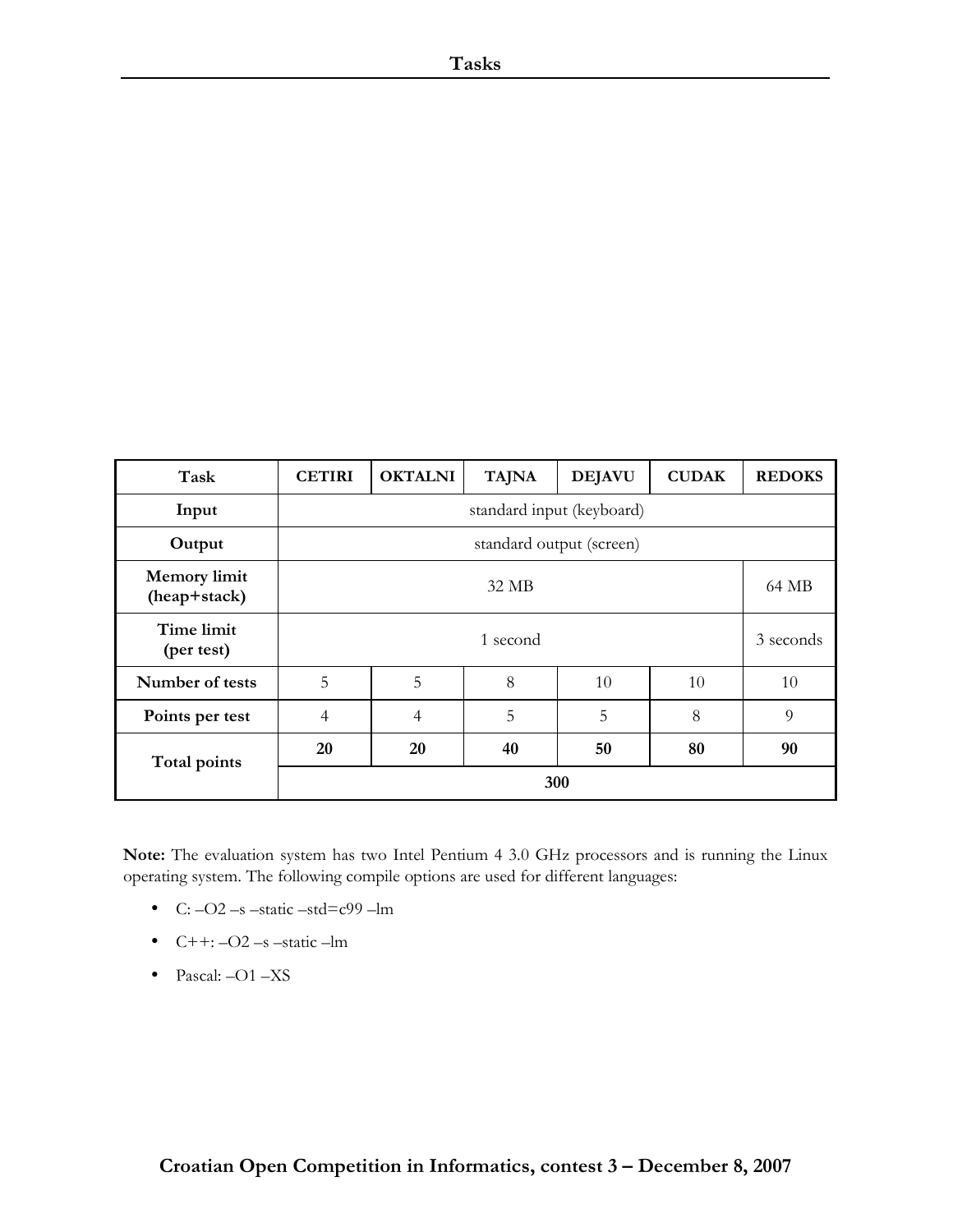# 1. CETIRI

Mirko has chosen four integers which form an arithmetic progression. In other words, when the four numbers are sorted, then the difference between each pair of adjacent elements is constant.

As has become usual, Mirko lost one of the numbers and also is not sure whether the remaining three are in the correct (sorted) order.

Write a program that, given the three remaining numbers, finds the fourth number.

#### Input

The input contains 3 integers between −100 and 100 on a single line, separated by single spaces.

Note: the input data will guarantee that a solution, although not necessarily unique, will always exist.

#### **Output**

Output any number which could have been the fourth number in the sequence.

| input  | input  |
|--------|--------|
| 4 6 8  | 10 1 4 |
| output | output |
| 10     | 7      |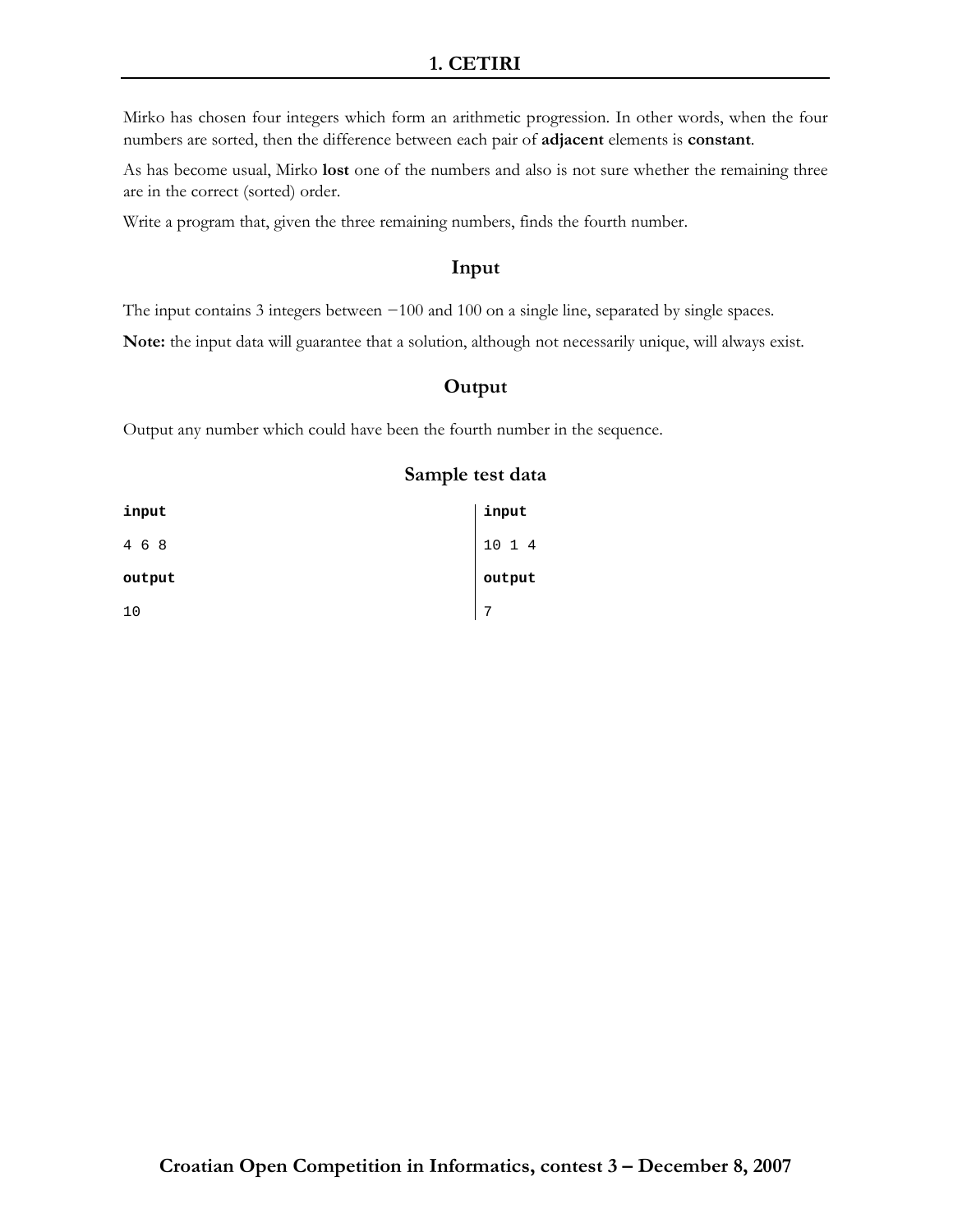Slavko is learning about different numeral systems. Slavko is not the brightest when it comes to math, so he is starting out converting binary numerals to octal. The algorithm Slavko uses is this:

- Pad the binary numeral with zeros on the left until the number of digits is divisible by three.
- Group adjacent binary digits into groups of 3 digits.
- Replace each group of binary digits with the corresponding octal digit (as in the table on the right).

Write a program that converts a binary numeral to octal so that Slavko can verify his results.

# Input

The input contains a binary numeral. The number of digits will be less than 100, and the first digit will be 1.

# Output

Sample test data

Output the number in octal.

| input  | input    |
|--------|----------|
| 1010   | 11001100 |
| output | output   |
| 12     | 314      |

# $000 \t 0$ 001 1 010 | 2 011 3 100 4 101 5 110 6 111 7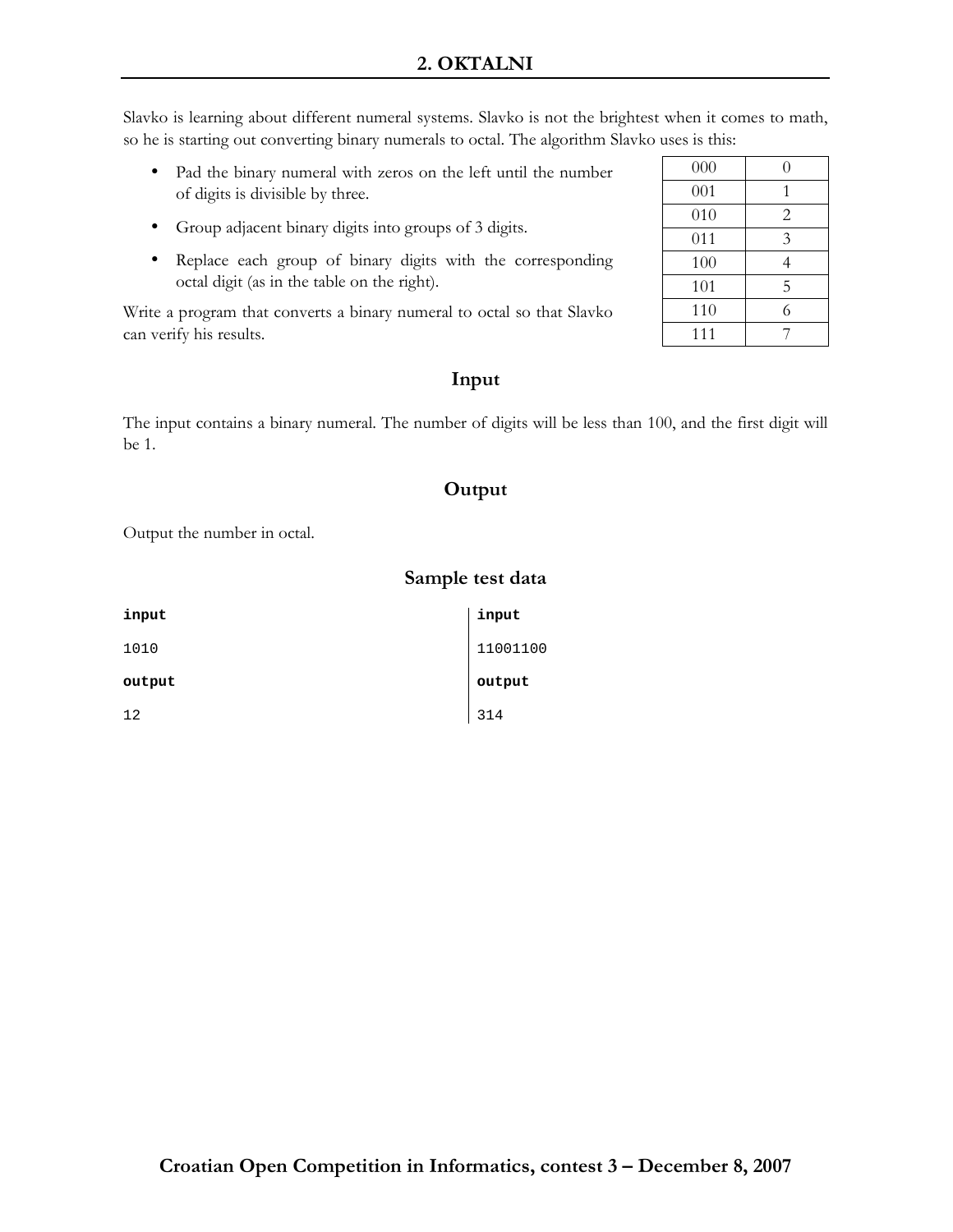Every evening, little Ivica sends secret messages to little Marica through e-mail. Knowing Ivica's e-letter travels unguarded through the network on its way to Marica's e-mailbox, they have decided to encrypt every message using the following algorithm:

- Suppose Ivica's message consists of N characters.
- Ivica must first find a matrix consisting of R rows and C columns such that  $R \leq C$  and  $R \cdot C = N$ . If there is more than one such matrix, Ivica chooses the one with the most rows.
- Ivica writes his message into the matrix in row-major order. In other words, he writes the first segment of the message into the first row, the second segment into the second row and so on.
- The message he sends to Marica is the matrix read in column-major order.

Marica has grown tired of spending her precious time deciphering Ivica's messages, so you must write a program to do it for her.

# Input

The input contains the received message, a string of lowercase letters of the English alphabet (with no spaces).

The number of letters will be between 1 and 100.

# **Output**

Output the original (decrypted) message.

# Sample test data

| input  | input  | input            |
|--------|--------|------------------|
| bok    | koaski | boudonuimilcbsai |
|        |        |                  |
| output | output | output           |

#### Third sample test:

Ivica wants to send the message "bombonisuuladici" containing 16 letters. He can use a  $1\times16$ ,  $2\times8$  or 4×4 matrix. Of these, the 4×4 has the most rows. When the message is written into it, the matrix looks like this:

| b | O | m | b |
|---|---|---|---|
| O | n | i | S |
| u | u | ı | a |
| d | i | C | i |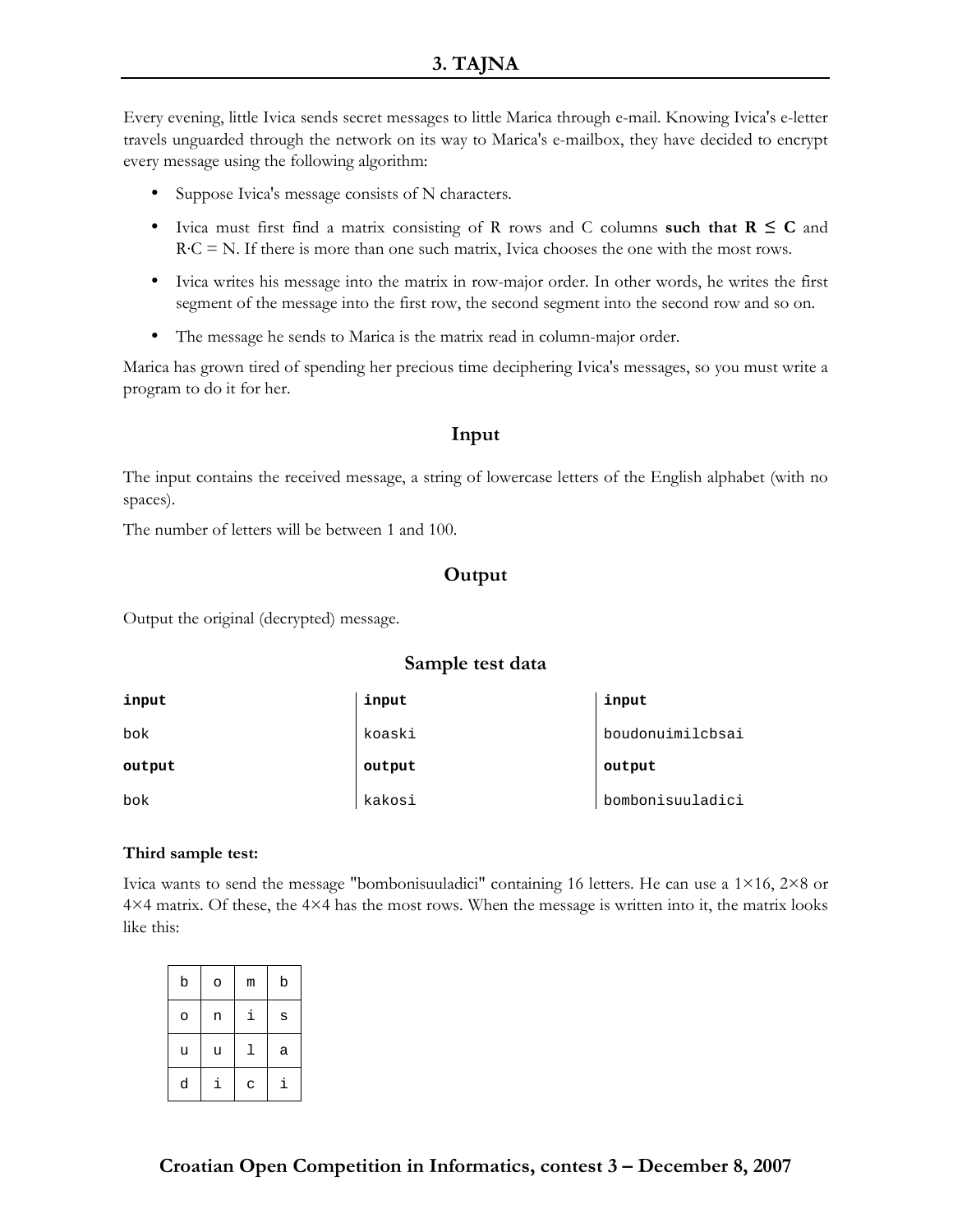N points are placed in the coordinate plane.

Write a program that calculates how many ways we can choose three points so that they form a right triangle with legs parallel to the coordinate axes.

A right triangle has one 90-degree internal angle. The legs of a right triangle are its two shorter sides.

#### Input

The first line of input contains the integer N ( $3 \le N \le 100000$ ), the number of points.

Each of the following N lines contains two integers X and Y ( $1 \le X, Y \le 100000$ ), the coordinates of one point.

No pair of points will share the same pair of coordinates.

#### **Output**

Output the number of triangles.

#### **Scoring**

In 40% of all test cases, N will be less than 100.

In 70% of all test cases, N will be less than 10000.

| input                            | input                          | input    |
|----------------------------------|--------------------------------|----------|
|                                  |                                |          |
| 3                                | 5                              | 6        |
| $\overline{4}$<br>$\overline{2}$ | $\mathbf 1$<br>$\overline{2}$  | 10<br>10 |
| 2<br>$\mathbf{1}$                | $\overline{2}$<br>$\mathbf{1}$ | 20<br>10 |
| 3<br>$\mathbf{1}$                | 2<br>$\overline{2}$            | 10<br>20 |
|                                  | 2<br>3                         | 20<br>20 |
| output                           | 3<br>$\overline{2}$            | 30<br>20 |
|                                  |                                | 30 30    |
| $\mathbf 0$                      | output                         |          |
|                                  |                                | output   |
|                                  | $\overline{4}$                 |          |
|                                  |                                | 8        |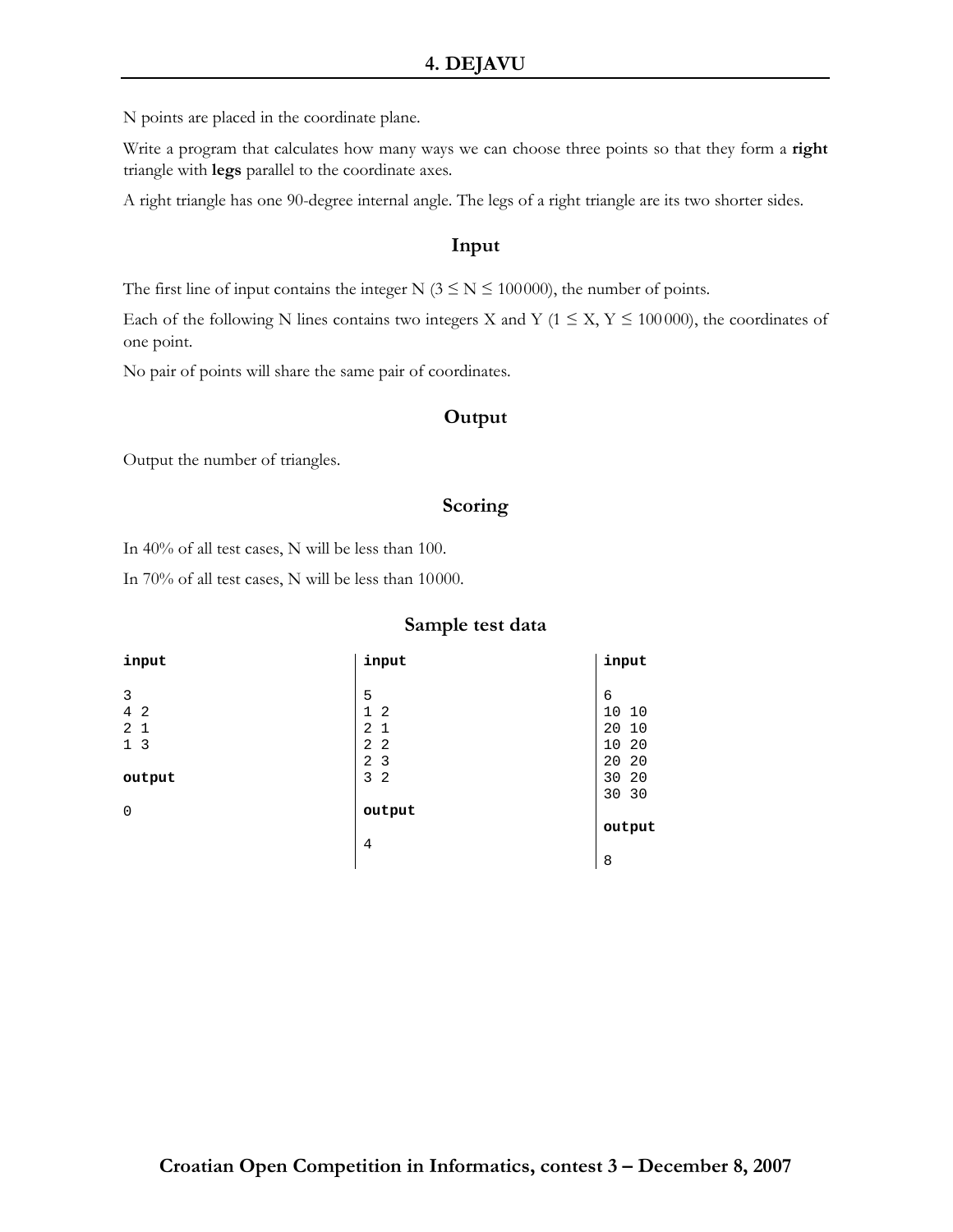# 5. CUDAK

Božo is a strange little boy. Every day he tires his friends with strange questions. Today's question is: how many integers in the interval [A, B] are there such that the sum of their digits is S, and which is the smallest such number?

Write a program that answers Božo's question so that he can get some sleep.

#### Input

The input contains three integers A, B and S ( $1 \le A \le B \lt 10^{15}$ ,  $1 \le S \le 135$ ).

#### **Output**

The first line should contain the number of integers in the interval with the digit sum equal to S.

The second line should contain the smallest such integer.

The input data will guarantee that the first number is at least 1.

#### Scoring

For correctly outputting one of the two numbers you will receive 50% of the score.

Note: if you want to receive credit for just the second number, be sure to output something (0, for example) as the first number so the judge can interpret your output correctly.

| input        | input                  | input          |
|--------------|------------------------|----------------|
| 195          | 100 10<br>$\mathbf{1}$ | 11111 99999 24 |
| output       | output                 | output         |
| $\mathbf{1}$ | 9                      | 5445           |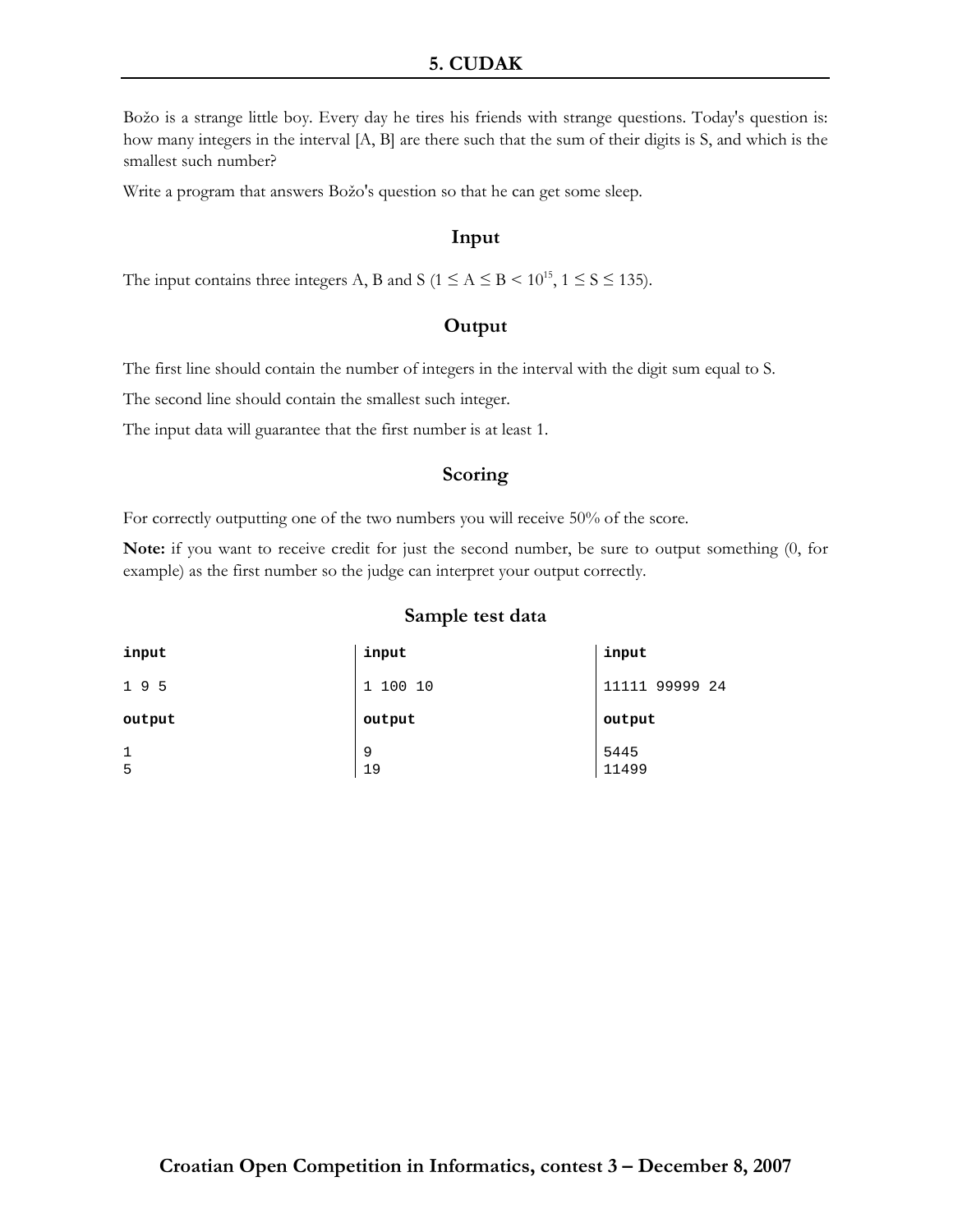Luka is not paying attention in class again, while the teacher is explaining redox reactions. Instead of paying attention, he is playing with analog dials.

An analog dial is a small device which always shows one digit between 0 and 9. It also contains a small button which increases the number by 1 (unless it is 9, in which case it is changed to 0).

Luka has N such dials on his desk, numbered 1 to N left to right, and two sheets of paper for him to write on.

Luka's game starts with him setting the dials in some starting configuration, which he then writes onto the first sheet. Luka then does the following M times:

- Choose two integers A and B ( $1 \le A \le B \le N$ ) and write them down on the first sheet.
- Calculate the sum of numbers on dials numbered between A and B (inclusive), and write the sum down on the second sheet.
- Press the button once on all dials numbered between A and B.

Just as he had finished his game, the teacher noticed him, and took away all his dials and the second sheet of paper.

Given the contents of the first sheet, help him calculate the numbers on the second sheet.

# Input

The first line contains two integers N and M ( $1 \le N \le 250000$ ,  $1 \le M \le 100000$ ).

The second line contains the initial configuration of the dials, N decimal digits with no spaces. The first digit is the number initially on dial 1, the second digit the number on dial 2 and so on.

Each of the following M lines contains two integers A and B ( $1 \le A \le B \le N$ ).

# **Output**

Output M lines, the sums calculated by Luka, in order in which he calculated them.

# Scoring

In 30% of all test cases, the numbers N and M will be less than 1000.